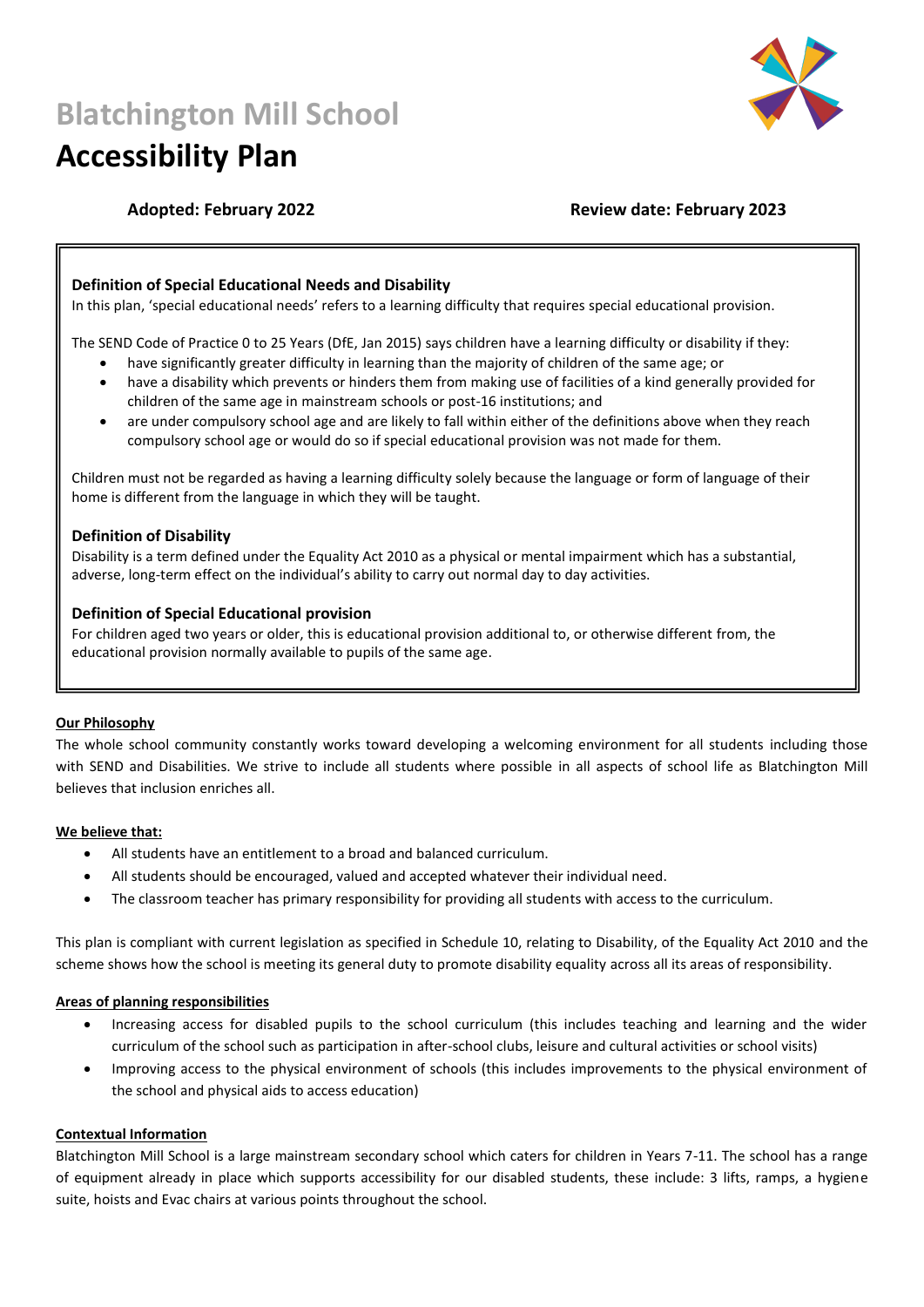The main entrances to both sites have level access however access to other areas of the school at both sites, contain steps. Currently (2022), the school has 4 students who are wheelchair users on roll and therefore, in our daily care,

#### **Current Range of known disabilities**

Because of the numbers of students who have significant complex needs, the community of students with disabilities is larger than in other secondary schools in Brighton and Hove.

The school currently caters for a range of SEND including the following complex needs (the list is not exhaustive):

- Down Syndrome
- Cerebral Palsy
- Visual Impairment
- Hearing Impairment

Blatchington Mill School has adopted this accessibility plan in line with the school's **Special Educational Needs and Disability (SEND) Policy** with the aim of ensuring that our school is socially and academically inclusive, that all pupils have access to a full curriculum, and that all pupils are appropriately challenged.

This accessibility plan forms part of the school's SEND Information Report and shall be published on the school's website.

Our **SEND Policy** outlines the school's provision for supporting pupils with special educational needs and disabilities (SEND), and the school's **publication of equality information and objectives** explains how we ensure equal opportunities for all our students, increased access to the curriculum, physical access to the school and access to information particular to students with SEND. This accessibility plan provides an outline of how the school will manage this part of the SEND provision.

Please refer to our **SEND Policy** for an outline of our full provision to support pupils with SEND.

#### **Increasing access for disabled pupils to the school curriculum.**

Improving teaching and learning lies at the heart of the school's work. Through self-review and Continuous Professional Development (CPD), we aim to enhance staff knowledge, skills and understanding to promote excellent teaching and learning for all students. We aim to meet every child's needs within inclusive classes where at all possible.

It is a core value of the school that all students are enabled to participate fully in the broader life of the school. Consequently, we strive to enable all students to attend age relevant after school clubs, leisure and cultural activities and educational visits.

The table below is based on our current assessment of accessibility for pupils with SEND. It sets out priorities across the school in a number of areas and the relevant timescales for action to increase accessibility for pupils with SEND. Progress on these measures will be updated annually and reported to the governing body.

| <b>Target</b>                                                                                                               | <b>How</b>                                                                                                                                                                                  | By when                  | By who                                                                                              | <b>Success Criteria</b>                                                                            |
|-----------------------------------------------------------------------------------------------------------------------------|---------------------------------------------------------------------------------------------------------------------------------------------------------------------------------------------|--------------------------|-----------------------------------------------------------------------------------------------------|----------------------------------------------------------------------------------------------------|
| <b>Access to the curriculum</b>                                                                                             |                                                                                                                                                                                             |                          |                                                                                                     |                                                                                                    |
| <b>Ensure teachers are planning</b><br>differentiated and appropriate learning.                                             | Ensure teachers understand their<br>responsibility as outlined in<br><b>Equalities Act 2010 and the Code</b><br>of Practice 2014 and provide CPD<br>to support practice in the<br>classroom | Ongoing and July<br>2022 | <b>SENCO, AHT (Barriers</b><br>to Learning), SLT and<br>teaching staff<br><b>SENCO and SEN team</b> | High quality teaching and<br>learning is available to all<br>students within mainstream<br>classes |
| Ensure effective interventions are in<br>place for students with SEN and<br>disabilities to support mainstream<br>learning. | Identify student needs and plan,<br>teach and resource effective<br>interventions                                                                                                           |                          |                                                                                                     | <b>Students with SEN and</b><br>disabilities are well<br>supported with their needs.               |